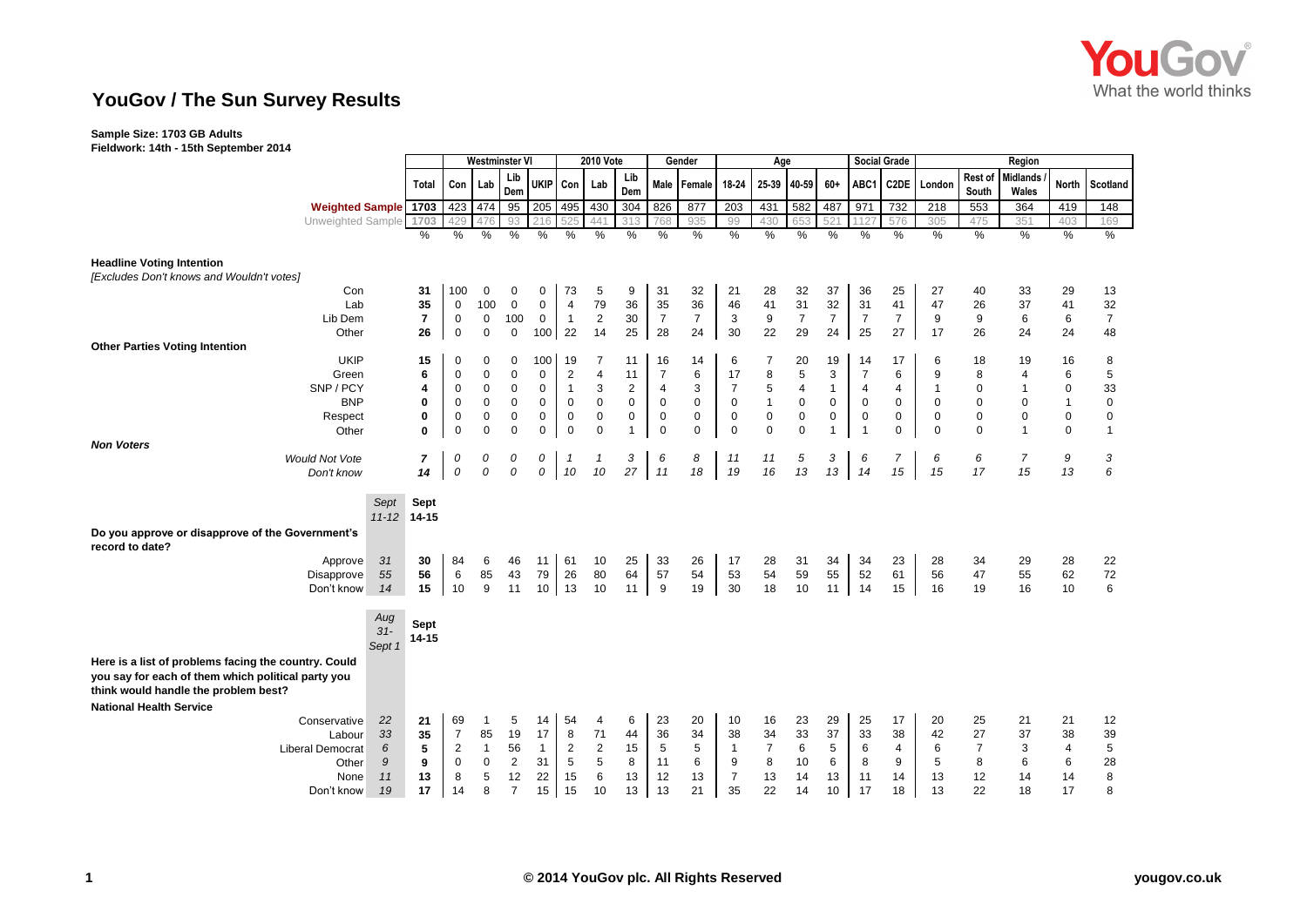

## **Sample Size: 1703 GB Adults**

**Fieldwork: 14th - 15th September 2014**

|                                   |                      | Westminster VI |                    |                      | 2010 Vote          |                      |                              | Gender         |            |                | Age      |                      |                |                | <b>Social Grade</b> |                |          | Region               |                  |                          |                |              |
|-----------------------------------|----------------------|----------------|--------------------|----------------------|--------------------|----------------------|------------------------------|----------------|------------|----------------|----------|----------------------|----------------|----------------|---------------------|----------------|----------|----------------------|------------------|--------------------------|----------------|--------------|
|                                   |                      | Total          | Con                | Lab                  | Lib<br>Dem         | ukip                 | Con                          | Lab            | Lib<br>Dem | Male           | Female   | 18-24                | 25-39          | 40-59          | 60+                 | ABC1           | C2DE     | London               | Rest of<br>South | <b>Midlands</b><br>Wales | North          | Scotland     |
| <b>Weighted Sample</b>            |                      | 1703           | 423                | 474                  | 95                 | 205                  | 495                          | 430            | 304        | 826            | 877      | 203                  | 431            | 582            | 487                 | 971            | 732      | 218                  | 553              | 364                      | 419            | 148          |
| Unweighted Sample                 |                      | 1703           | 429                |                      | 93                 |                      |                              | 441            | 313        | 768            | 935      | 99                   | 430            | 653            | 521                 |                | 576      | 305                  | 475              | 351                      | 403            | 169          |
|                                   |                      | %              | %                  | %                    | %                  | %                    | %                            | %              | %          | %              | %        | %                    | $\%$           | %              | %                   | %              | %        | %                    | %                | %                        | %              | $\%$         |
|                                   | Aug<br>$31-$         | Sept           |                    |                      |                    |                      |                              |                |            |                |          |                      |                |                |                     |                |          |                      |                  |                          |                |              |
|                                   | Sept 1               | 14-15          |                    |                      |                    |                      |                              |                |            |                |          |                      |                |                |                     |                |          |                      |                  |                          |                |              |
| Asylum and immigration            |                      |                |                    |                      |                    |                      |                              |                |            |                |          |                      |                |                |                     |                |          |                      |                  |                          |                |              |
| Conservative                      | 23                   | 24             | 64                 | 8                    | 20                 | 4                    | 48                           | 9              | 17         | 26             | 21       | 17                   | 22             | 24             | 27                  | 28             | 17       | 26                   | 30               | 21                       | 19             | 17           |
| Labour                            | 15                   | 16             | $\mathbf{1}$       | 47                   | $\overline{4}$     | $\mathbf{1}$         | $\boldsymbol{2}$             | 38             | 12         | 15             | 17       | 21                   | 17             | 14             | 15                  | 14             | 18       | 17                   | 10               | 17                       | 19             | 24           |
| <b>Liberal Democrat</b>           | 6                    | 6              | $\mathbf{1}$       | 5                    | 46                 | $\mathbf 0$          | $\overline{1}$               | 5              | 18         | $\overline{7}$ | 5        | 5                    | 8              | 6              | 5                   | 7              | 5        | 9                    | 8                | 5                        | 3              | 4            |
| Other                             | 24                   | 23             | 15                 | 9                    | 8                  | 77                   | 26                           | 16             | 20         | 25             | 21       | 16                   | 16             | 29             | 25                  | 22             | 25       | 16                   | 23               | 23                       | 23             | 34           |
| None                              | 15                   | 15             | 9                  | 16                   | 11                 | 15                   | 13                           | 18             | 15         | 16             | 15       | 10                   | 14             | 17             | 16                  | 14             | 17       | 19                   | 11               | 16                       | 18             | 15           |
| Don't know                        | 16                   | 16             | 10                 | 14                   | 11                 | 3                    | 10                           | 15             | 17         | 11             | 21       | 30                   | 23             | 11             | 12                  | 15             | 18       | 14                   | 19               | 17                       | 17             | 6            |
| Law and order                     |                      |                |                    |                      |                    |                      |                              |                |            |                |          |                      |                |                |                     |                |          |                      |                  |                          |                |              |
| Conservative                      | 33                   | 32             | 85<br>$\mathbf{1}$ | 9                    | 30                 | 17                   | 67                           | 11             | 27         | 34             | 30       | 18                   | 26             | 35             | 40                  | 37             | 26       | 29                   | 39               | 33                       | 28             | 23           |
| Labour<br><b>Liberal Democrat</b> | 21<br>$\overline{4}$ | 21<br>5        | $\mathbf 0$        | 64<br>$\overline{2}$ | $\mathbf{1}$<br>55 | 4<br>$\mathbf{1}$    | $\sqrt{2}$<br>$\overline{1}$ | 51<br>3        | 19<br>15   | 21<br>5        | 20<br>5  | 27<br>$\overline{1}$ | 22<br>6        | 18<br>6        | 20<br>5             | 18<br>6        | 24<br>3  | 26<br>$\overline{7}$ | 14<br>6          | 20<br>4                  | 26<br>3        | 24<br>5      |
| Other                             | 13                   | 12             | $\mathbf{1}$       | $\overline{2}$       | $\mathbf{1}$       | 52                   | 10                           | 8              | 9          | 14             | 10       | 11                   | 9              | 14             | 11                  | 11             | 14       | 8                    | 11               | 12                       | 9              | 28           |
| None                              | 11                   | 12             | 4                  | 9                    | 6                  | 16                   | 9                            | 12             | 12         | 13             | 11       | 8                    | 13             | 12             | 12                  | 11             | 12       | 14                   | 9                | 11                       | 16             | 9            |
| Don't know                        | 18                   | 19             | 8                  | 15                   | 8                  | 11                   | 11                           | 16             | 19         | 13             | 24       | 35                   | 23             | 15             | 12                  | 17             | 20       | 16                   | 21               | 20                       | 18             | 10           |
| <b>Education and schools</b>      |                      |                |                    |                      |                    |                      |                              |                |            |                |          |                      |                |                |                     |                |          |                      |                  |                          |                |              |
| Conservative                      | 25                   | 26             | 76                 | 4                    | 13                 | 19                   | 61                           | 6              | 14         | 27             | 24       | 15                   | 17             | 27             | 36                  | 30             | 20       | 25                   | 29               | 28                       | 23             | 14           |
| Labour                            | 29                   | 28             | 3                  | 77                   | 3                  | 11                   | 6                            | 62             | 30         | 29             | 27       | 32                   | 29             | 27             | 28                  | 26             | 31       | 37                   | 21               | 28                       | 31             | 34           |
| <b>Liberal Democrat</b>           | 8                    | 8              | $\overline{4}$     | 3                    | 68                 | $\mathbf{1}$         | 3                            | 4              | 22         | 8              | 7        | 6                    | 11             | $\overline{7}$ | 7                   | 9              | 6        | 8                    | 9                | 6                        | $\overline{7}$ | 9            |
| Other                             | 9                    | 10             | 0                  | $\overline{2}$       | $\mathbf 0$        | 35                   | 5                            | 8              | 8          | 11             | 8        | 12                   | 8              | 11             | 7                   | 9              | 11       | 6                    | 9                | 7                        | 6              | 29           |
| None                              | 10                   | 10             | $\overline{4}$     | 5                    | 6                  | 20                   | 10                           | $\overline{7}$ | 9          | 11             | 10       | 6                    | 12             | 12             | 10                  | 9              | 12       | 10                   | 10               | 11                       | 13             | 6            |
| Don't know                        | 18                   | 19             | 13                 | 9                    | 10                 | 14                   | 14                           | 12             | 17         | 14             | 23       | 28                   | 23             | 17             | 12                  | 17             | 20       | 14                   | 22               | 20                       | 19             | 8            |
| <b>Taxation</b><br>Conservative   |                      | 30             | 84                 | $\overline{4}$       |                    |                      |                              |                |            |                |          |                      |                |                | 39                  |                | 24       |                      | 34               | 32                       | 25             |              |
| Labour                            | 29<br>23             | 25             | $\overline{2}$     | 70                   | 19<br>12           | 26<br>$\overline{7}$ | 68<br>$\overline{4}$         | 6<br>58        | 15<br>26   | 32<br>26       | 27<br>24 | 21<br>22             | 19<br>27       | 32<br>23       | 25                  | 34<br>23       | 28       | 28<br>28             | 19               | 25                       | 28             | 20<br>$35\,$ |
| <b>Liberal Democrat</b>           | 8                    | 6              | $\overline{1}$     | $\overline{4}$       | 52                 | $\mathbf{1}$         | $\overline{1}$               | 3              | 18         | 6              | 6        | 4                    | $\overline{7}$ | 6              | 5                   | 7              | 4        | 8                    | $\overline{7}$   | 5                        | $\overline{4}$ | 5            |
| Other                             | 9                    | 10             | -1                 | $\overline{1}$       | $\mathbf{1}$       | 36                   | 6                            | 7              | 10         | 12             | 8        | 10                   | 9              | 12             | 8                   | 10             | 10       | $\overline{7}$       | 9                | $\overline{7}$           | 8              | 29           |
| None                              | 12                   | 11             | $\overline{4}$     | 8                    | $\overline{4}$     | 15                   | 9                            | 12             | 11         | 11             | 11       | 8                    | 12             | 13             | 9                   | 10             | 13       | 14                   | 10               | 12                       | 14             | 3            |
| Don't know                        | 19                   | 19             | 8                  | 13                   | 11                 | 15                   | 12                           | 14             | 19         | 13             | 25       | 33                   | 25             | 14             | 13                  | 17             | 21       | 15                   | 21               | 20                       | 21             | 8            |
| <b>Unemployment</b>               |                      |                |                    |                      |                    |                      |                              |                |            |                |          |                      |                |                |                     |                |          |                      |                  |                          |                |              |
| Conservative                      | 27                   | 26             | 75                 | 5                    | 11                 | 19                   | 62                           | 6              | 12         | 28             | 24       | 16                   | 22             | 28             | 31                  | 30             | 21       | 26                   | 31               | 27                       | 21             | 17           |
| Labour                            | 27                   | 29             | 8                  | 73                   | 16                 | 10                   | 8                            | 59             | 33         | 31             | 27       | 29                   | 26             | 27             | 32                  | 29             | 29       | 34                   | 22               | 29                       | 33             | 32           |
| <b>Liberal Democrat</b>           | 5                    | 4              | $\mathbf{1}$       | $\mathbf{1}$         | 47                 | 0                    | $\overline{1}$               | 3              | 11         | 4              | 4        | 3                    | 5              | $\overline{4}$ | $\overline{4}$      | $\overline{4}$ | 4        | $\overline{7}$       | 5                | 3                        | 3              | 3            |
| Other                             | 10                   | 11             | $\mathbf 1$        | $\mathbf{1}$<br>8    | $\Omega$           | 41                   | 8                            | 7              | 10         | 12             | 9        | 9                    | 10             | 12             | 10                  | 10             | 11       | 6                    | 11               | 9                        | 8              | 28           |
| None<br>Don't know                | 12<br>19             | 12<br>19       | 5<br>11            | 12                   | 10<br>16           | 17<br>13             | 9<br>13                      | 12<br>13       | 12<br>21   | 12<br>13       | 12<br>25 | 10<br>34             | 12<br>25       | 14<br>14       | 10<br>13            | 10<br>18       | 14<br>21 | 14<br>14             | 9<br>22          | 11<br>22                 | 15<br>20       | 11<br>8      |
| The economy in general            |                      |                |                    |                      |                    |                      |                              |                |            |                |          |                      |                |                |                     |                |          |                      |                  |                          |                |              |
| Conservative                      | 33                   | 34             | 92                 | -7                   | 18                 | 29                   | 76                           | 9              | 22         | 36             | 32       | 22                   | 24             | 37             | 43                  | 39             | 27       | 30                   | 41               | 34                       | 31             | 22           |
| Labour                            | 21                   | 21             | $\mathbf 0$        | 67                   | $\mathbf 0$        | 4                    | $\overline{2}$               | 51             | 21         | 24             | 19       | 26                   | 22             | 20             | 21                  | 19             | 25       | 26                   | 13               | 23                       | 27             | 27           |
| <b>Liberal Democrat</b>           | $\sqrt{5}$           | 4              | 0                  | $\overline{1}$       | 52                 | 0                    | $\mathbf 0$                  | $\overline{2}$ | 12         | $\overline{4}$ | 4        | $\overline{1}$       | $\overline{4}$ | 5              | 3                   | $\overline{4}$ | 3        | 6                    | 5                | 3                        | $\mathbf{2}$   | 3            |
| Other                             | 10                   | 10             | -1                 | $\mathbf{1}$         | 3                  | 37                   | 6                            | 7              | 10         | 11             | 8        | 7                    | 8              | 12             | 9                   | 9              | 11       | 6                    | 9                | 9                        | $\overline{7}$ | 28           |
| None                              | 12                   | 11             | -1                 | 8                    | 12                 | 16                   | $\overline{7}$               | 12             | 11         | 10             | 12       | 11                   | 12             | 12             | 10                  | 11             | 12       | 16                   | 8                | 10                       | 14             | 13           |
| Don't know                        | 20                   | 20             | 6                  | 16                   | 15                 | 13                   | 9                            | 19             | 24         | 14             | 25       | 32                   | 28             | 14             | 14                  | 18             | 23       | 16                   | 25               | 21                       | 19             | 8            |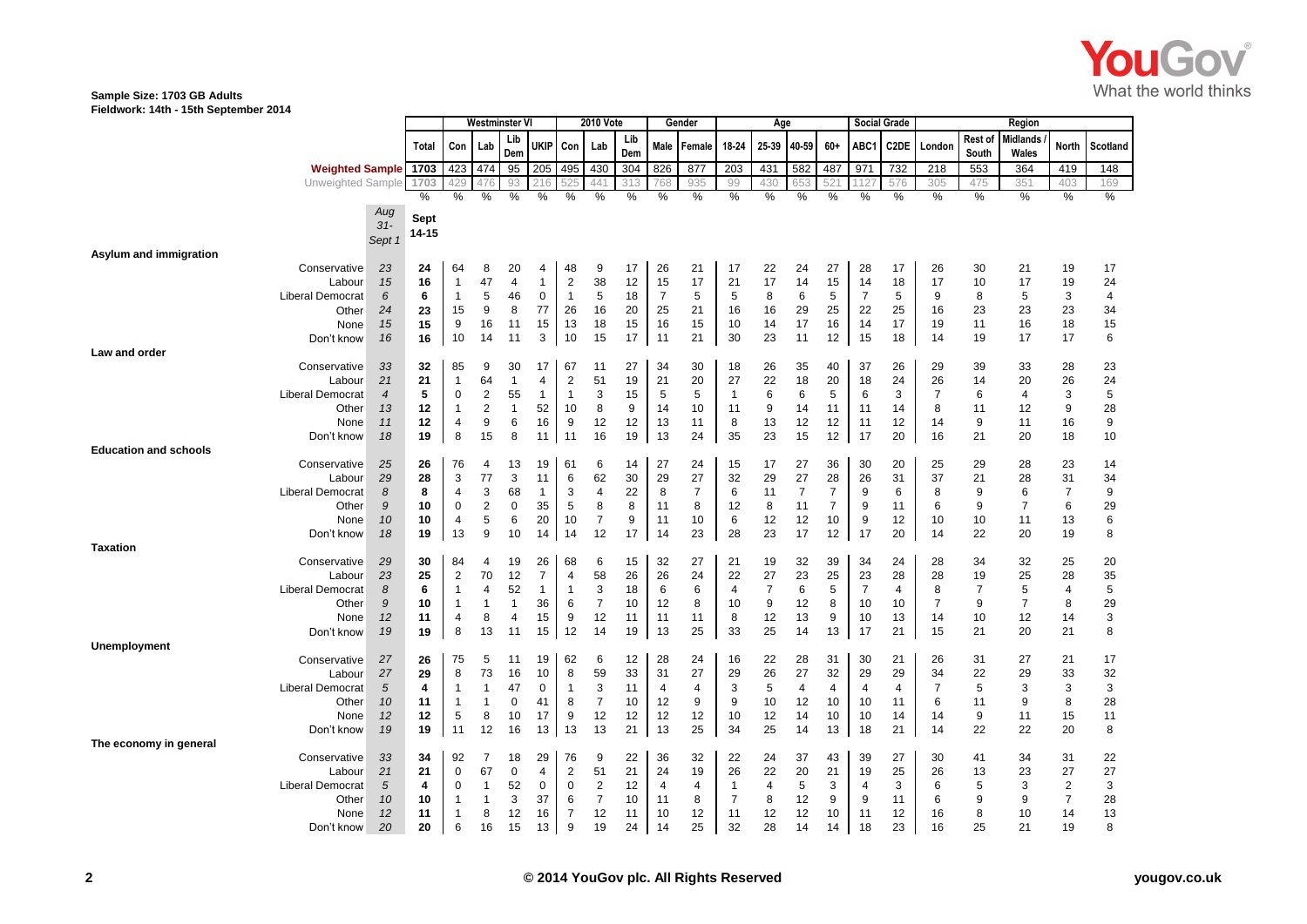

#### **Sample Size: 1703 GB Adults Fieldwork: 14th - 15th September 2014**

|                         |                         |                        |               | Westminster VI |                |            |          | <b>2010 Vote</b> |                |            | Gender   |             |                | Age            |          |          |          | <b>Social Grade</b> | Region      |                  |                          |               |                |
|-------------------------|-------------------------|------------------------|---------------|----------------|----------------|------------|----------|------------------|----------------|------------|----------|-------------|----------------|----------------|----------|----------|----------|---------------------|-------------|------------------|--------------------------|---------------|----------------|
|                         |                         |                        | Total         | Con Lab        |                | Lib<br>Dem | UKIP Con |                  | Lab            | Lib<br>Dem |          | Male Female | 18-24          | 25-39          | 40-59    | 60+      | ABC1     |                     | C2DE London | Rest of<br>South | <b>Midlands</b><br>Wales | North         | Scotland       |
|                         | <b>Weighted Sample</b>  |                        | 1703          | 423 474        |                | $\vert$ 95 | 205 495  |                  | 430            | 304        | 826      | 877         | 203            | 431            | 582      | 487      | 971      | 732                 | 218         | 553              | 364                      | 419           | 148            |
|                         | Unweighted Sample       |                        | 1703          | 429            |                | 93         |          | 525              | 441            | 313        | 768      | 935         | 99             | 430            | 653      | 52       |          | 576                 | 305         | 475              | 351                      | 403           | 169            |
|                         |                         |                        | %             | %              | %              | %          | %        | %                | ℅              | $\%$       | %        | $\%$        | %              | %              | %        | $\%$     | %        | %                   | $\%$        | $\%$             | $\%$                     | $\frac{9}{6}$ | $\frac{9}{6}$  |
|                         |                         | Aug<br>$31-$<br>Sept 1 | Sept<br>14-15 |                |                |            |          |                  |                |            |          |             |                |                |          |          |          |                     |             |                  |                          |               |                |
| <b>Europe</b>           |                         |                        |               |                |                |            |          |                  |                |            |          |             |                |                |          |          |          |                     |             |                  |                          |               |                |
|                         | Conservative            | 20                     | 19            | 60             | 3              | 11         | 6        | 43               |                | 11         | 19       | 19          | 14             | 17             | 20       | 22       | 22       | 15                  | 16          | 25               | 18                       | 15            | 14             |
|                         | Labour                  | 19                     | 18            |                | 56             | 3          | 2        | 3                | 42             | 20         | 18       | 18          | 17             | 20             | 18       | 18       | 18       | 19                  | 23          | 12               | 19                       | 22            | 23             |
|                         | <b>Liberal Democrat</b> | $\overline{7}$         | 8             |                | 6              | 59         | $\Omega$ | 3                | $\overline{4}$ | 23         | 9        | 7           |                | 11             | 8        | 7        | 10       | 5                   | 13          | 10               |                          | 5             | $\overline{7}$ |
|                         | Other                   | 23                     | 21            | 14             | 6              | 4          | 74       | 26               | 13             | 16         | 25       | 18          | 16             | 13             | 25       | 25       | 21       | 22                  | 16          | 20               | 21                       | 20            | $35\,$         |
|                         | None                    | 12                     | 13            |                | 10             | 10         | 14       | 11               | 12             | 10         | 13       | 12          | 9              | 13             | 13       | 12       | 11       | 14                  | 15          | $\boldsymbol{9}$ | 14                       | 14            | 13             |
|                         | Don't know              | 19                     | 21            | 14             | 19             | 14         | 4        | 13               | 22             | 19         | 15       | 26          | 38             | 26             | 16       | 15       | 18       | 25                  | 18          | 24               | 21                       | 23            | 9              |
| <b>Welfare benefits</b> |                         |                        |               |                |                |            |          |                  |                |            |          |             |                |                |          |          |          |                     |             |                  |                          |               |                |
|                         | Conservative            | 26                     | 27            | 77             | 6              | 13         | 16       | 61               | 10             | 14         | 28       | 25          | 16             | 23             | 29       | 32       | 31       | 21                  | 25          | 32               | 31                       | 20            | 18             |
|                         | Labour                  | 28                     | 27            | 6              | 73             | 12         | 8        | 5                | 57             | 33         | 28       | 26          | 30             | 24             | 26<br>7  | 30       | 26       | 29                  | 36          | 20               | 26                       | 32            | 29             |
|                         | <b>Liberal Democrat</b> | 5                      | 6             |                | $\overline{2}$ | 56         |          | $\overline{2}$   | $\overline{c}$ | 17         | 6        | 6           | $\overline{2}$ | $\overline{7}$ |          | 5        |          | 5                   |             | 8                | $\overline{4}$           | 5             | $\overline{7}$ |
|                         | Other                   | 12<br>12               | 11<br>11      |                | 2<br>6         |            | 45<br>18 | 10               | 8              | 10<br>11   | 13       | 10          | 9              | 10<br>12       | 13       | 11<br>11 | 10       | 12                  |             | 11<br>9          | 10<br>10                 | 9<br>14       | 31             |
|                         | None<br>Don't know      | 17                     | 18            | 9              | 11             | 11         |          | 10<br>12         | 8<br>15        | 16         | 11<br>14 | 10<br>22    | 6<br>36        | 24             | 12<br>13 |          | 10<br>16 | 12<br>21            | 12<br>14    | 20               | 19                       | 21            | 8<br>6         |
| Housing                 |                         |                        |               |                |                |            | 11       |                  |                |            |          |             |                |                |          | 11       |          |                     |             |                  |                          |               |                |
|                         | Conservative            | 20                     | 19            | 63             |                | 9          | 8        | 46               | 4              | 8          | 19       | 18          | 12             | 15             | 19       | 24       | 22       | 15                  | 17          | 23               | 19                       | 16            | 12             |
|                         | Labour                  | 30                     | 28            |                | 76             | 8          | 10       | 9                | 59             | 30         | 30       | 27          | 34             | 24             | 28       | 31       | 26       | 31                  | 35          | 22               | 28                       | 33            | 31             |
|                         | <b>Liberal Democrat</b> | 5                      | 6             |                |                | 53         |          | 3                | 3              | 17         | 6        | 5           |                | $\overline{7}$ | 6        | 6        |          | 3                   |             | $\overline{7}$   | 5                        | 4             | 5              |
|                         | Other                   | 11                     | 11            |                |                |            | 42       | 8                |                | 10         | 12       | 9           | 9              | 10             | 13       | 10       | 10       | 12                  |             | 10               | 9                        | 8             | 30             |
|                         | None                    | 13                     | 13            | 8              | 8              | 8          | 23       | 13               | 10             | 13         | 14       | 12          | 9              | 15             | 14       | 13       | 13       | 14                  | 15          | 11               | 13                       | 16            | 13             |
|                         | Don't know              | 21                     | 23            | 18             | 12             | 22         | 16       | 21               | 16             | 22         | 18       | 28          | 36             | 30             | 20       | 17       | 22       | 25                  | 18          | 27               | 27                       | 23            | 8              |